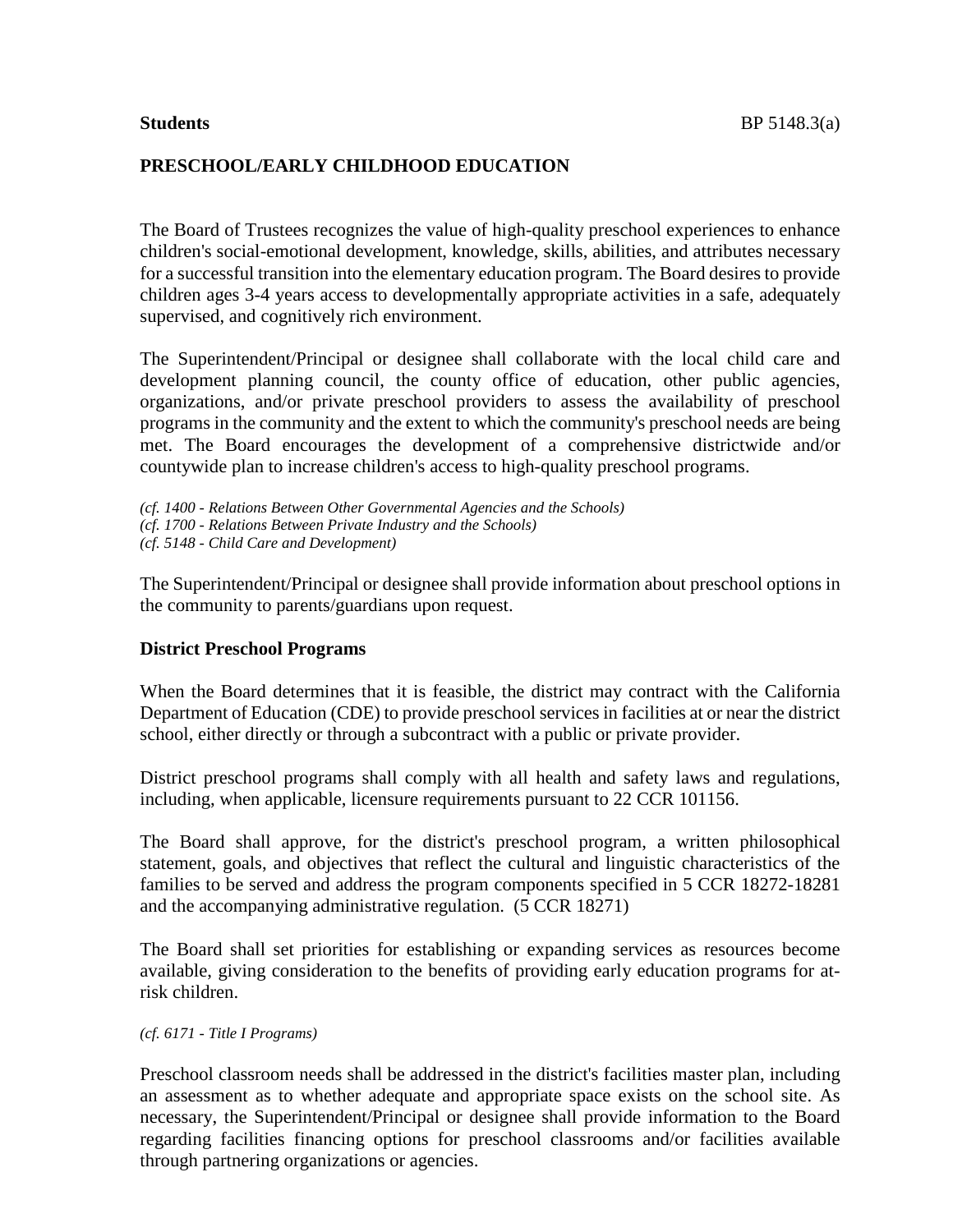*(cf. 1330.1 - Joint Use Agreements) (cf. 7110 - Facilities Master Plan) (cf. 7210 - Facilities Financing)*

Because parents/guardians are essential partners in supporting the development of their children, the Superintendent/Principal or designee shall involve them in program planning.

*(cf. 5020 - Parent Rights and Responsibilities) (cf. 6020 - Parent Involvement)*

The Superintendent/Principal or designee shall coordinate the district's preschool program, transitional kindergarten program (TK), and elementary education program to provide a developmental continuum that builds upon children's growing skills and knowledge.

*(cf. 6011 - Academic Standards) (cf. 6170.1 - Transitional Kindergarten)*

The district's program shall be aligned with preschool learning foundations and curriculum frameworks developed by CDE which identify the knowledge, skills, and competencies that children typically attain as they complete their first or second year of preschool. The program shall be designed to facilitate children's development in essential skills in the areas of language and literacy, mathematics, physical development, health, visual and performing arts, science, history-social science, English language development, and social-emotional development.

The district's preschool program shall provide appropriate services to support the needs of atrisk children.

*(cf. 0415 - Equity) (cf. 6164.4 - Identification and Evaluation of Individuals for Special Education) (cf. 6173 - Education for Homeless Children) (cf. 6173.1 - Education for Foster Youth) (cf. 6173.2 - Education of Children of Military Families) (cf. 6174 - Education for English Learners) (cf. 6175 - Migrant Education Program)*

To maximize the ability of children to succeed in the preschool program, the program shall support children's health through proper nutrition and physical activity and shall provide or make referrals to available health and social services as needed.

*(cf. 3550 - Food Services/Child Nutrition Program) (cf. 5030 - Student Wellness)*

*(cf. 5141.31 - Immunizations)*

*(cf. 5141.32 - Health Screening for School Entry)*

*(cf. 5141.6 - School Health Services)*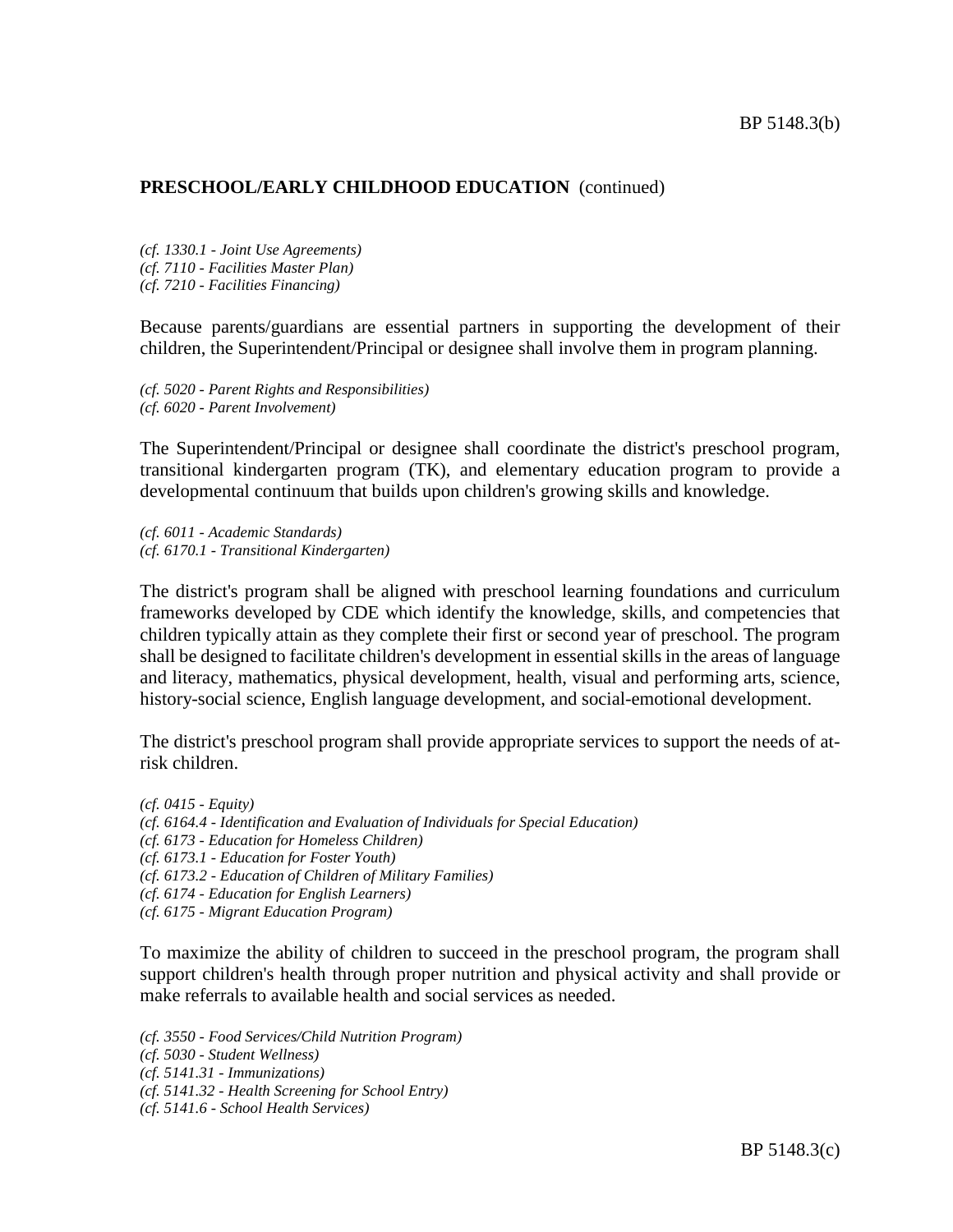The district shall encourage volunteerism in the program and shall communicate frequently with parents/guardians of enrolled children regarding their child's progress.

*(cf. 1240 - Volunteer Assistance)*

The Superintendent/Principal or designee shall ensure that administrators, teachers, and paraprofessionals in district preschool programs possess the appropriate permit(s) issued by the Commission on Teacher Credentialing, meet any additional qualifications established by the Board, and participate in professional development opportunities designed to continually enhance their knowledge and skills.

*(cf. 4112.2 - Certification) (cf. 4112.4/4212.4/4312.4 - Health Examinations) (cf. 4112.5/4212.5/4312.5 - Criminal Record Check) (cf. 4131 - Staff Development) (cf. 4222 - Teacher Aides/Paraprofessionals) (cf. 4231 - Staff Development) (cf. 4331 - Staff Development)*

Preschool admissions policies and procedures shall be in writing and available to the public. Such policies and procedures shall include criteria designating those children whose needs can be met by the program and services, the ages of children who will be accepted, program activities, any supplementary services provided, any field trip provisions, any transportation arrangements, food service provisions, and a health examination requirement. (CCR 18105; 22 CCR 101218)

The Superintendent/Principal or designee shall ensure that subsidized preschool is provided to eligible families to the extent that state and/or federal funding is available and shall establish enrollment priorities in accordance with Education Code 8263 and 5 CCR 18106.

The Superintendent/Principal or designee shall develop and implement an annual plan of evaluation which conforms to state requirements. (5 CCR 18279)

The district's Williams uniform complaint procedures, with modifications as necessary, shall be used to investigate and resolve complaints alleging violation of applicable health or safety requirements for license-exempt programs operating under the California State Preschool Program. However, licensed programs shall refer complaints alleging health and safety violations to the California Department of Social Services. (Education Code 8235.5; 5 CCR 4610, 4611)

#### *(cf. 1312.4 - Williams Uniform Complaint Procedures)*

The Superintendent/Principal or designee shall regularly report to the Board regarding enrollment in district preschool programs and the effectiveness of the programs in preparing preschoolers for transition into the elementary education program.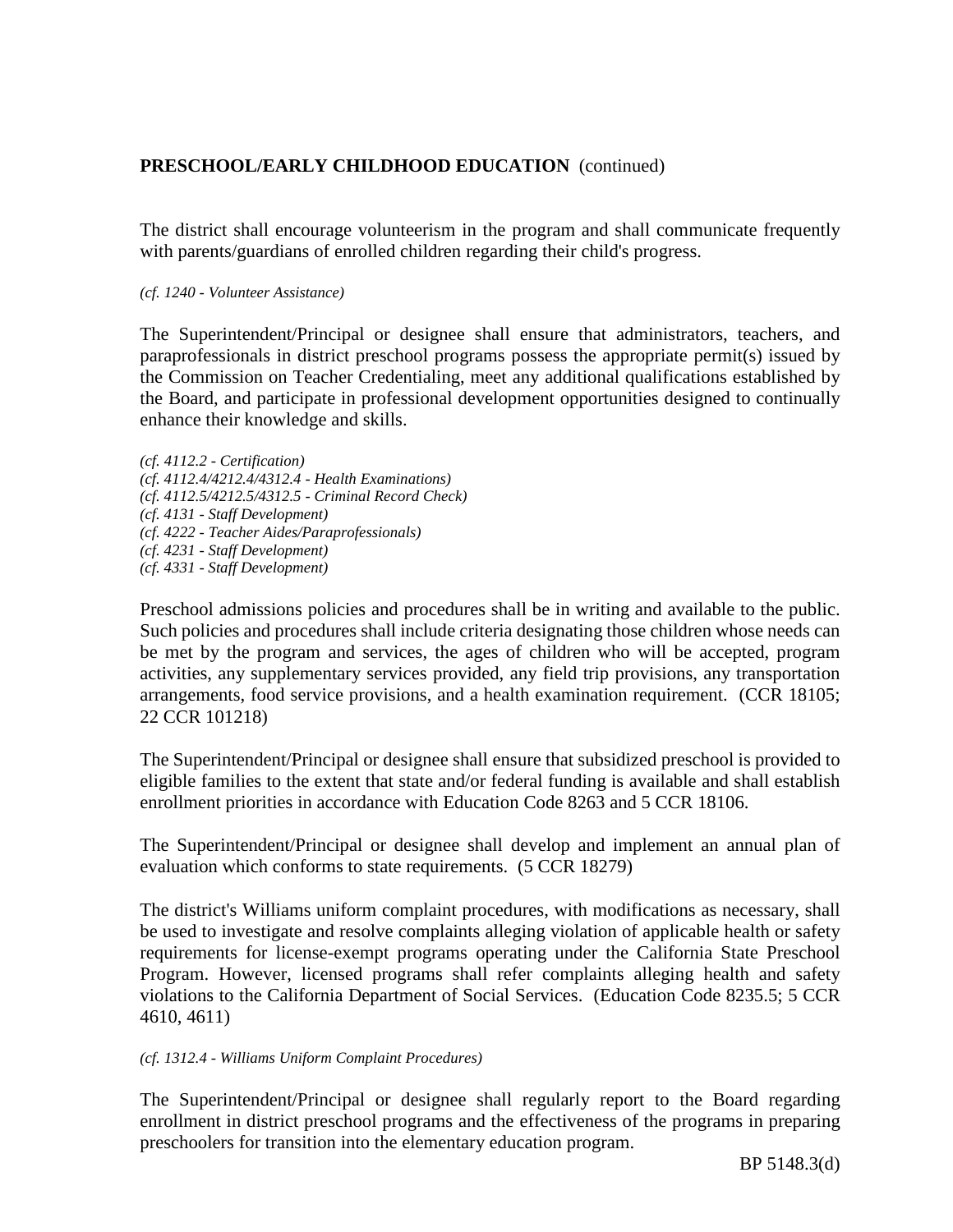*(cf. 0500 - Accountability)*

*Legal Reference:*

*EDUCATION CODE 8200-8499.10 Child Care and Development Services Act, especially: 8200-8209 General provisions for child care and development services 8230-8233 Migrant child care and development program 8235-8239.1 California State Preschool Program 8240-8244 General child care and development programs 8250-8252 Programs for children with special needs 8263 Eligibility and priorities for subsidized child development services 8263.3 Disenrollment of families due to reduced funding levels 8264.8 Center-based child care programs, staffing ratios 8273.1 Family fees 8360-8370 Personnel qualifications 8400-8409 Contracts, administrative appeal procedure 8493-8498 Facilities, capital outlay 8499.3-8499.7 Local child care and development planning councils 44065 Interchange between certificated and classified positions 44256 Credential types 48000 Transitional kindergarten 48985 Notification, primary language other than English HEALTH AND SAFETY CODE 1596.70-1596.895 California Child Day Care Act 1596.90-1597.21 Day care centers 120325-120380 Immunization requirements CODE OF REGULATIONS, TITLE 5 4680-4687 Williams uniform complaint procedures 18000-18434 Child care and development programs, especially: 18130-18136 California State Preschool Program 18295 Waiver of qualifications for site supervisor 80105-80125 Permits authorizing service in child development programs CODE OF REGULATIONS, TITLE 22 101151-101239.2 General requirements, licensed child care centers, especially: 101151-101163 Licensing and application procedures 101212-101231 Continuing requirements 101237-101239.2 Facilities and equipment UNITED STATES CODE, TITLE 20 1400-1482 Individuals with Disabilities Education Act 6311-6322 Title I, relative to preschool 6371-6376 Early Reading First 6381-6381k Even Start family literacy programs 6391-6399 Education of migratory children UNITED STATES CODE, TITLE 42 9831-9852c Head Start programs 9857-9858r Child Care and Development Block Grant CODE OF FEDERAL REGULATIONS, TITLE 45 1301.1-1305.2 Head Start*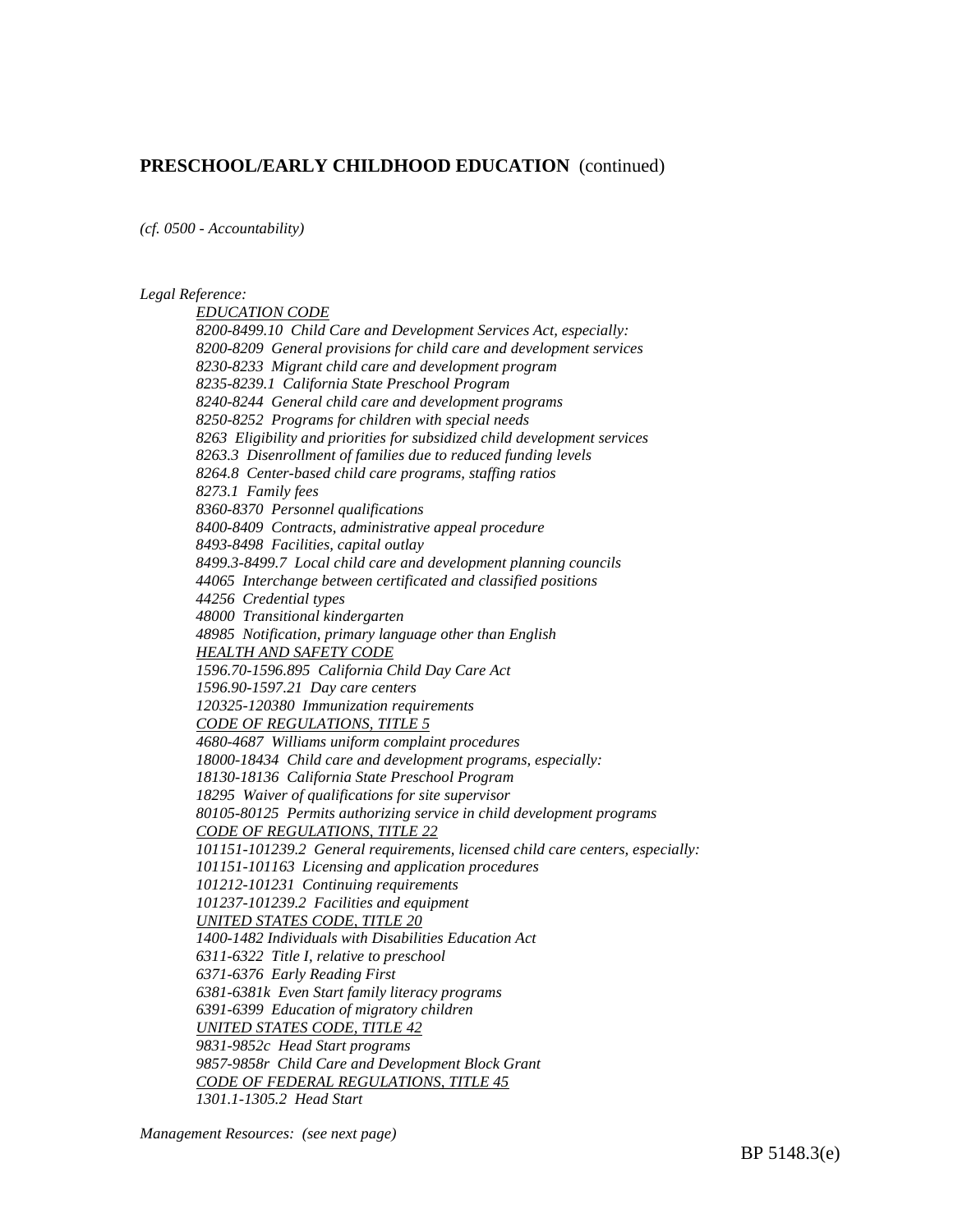*Management Resources: CSBA PUBLICATIONS What Boards of Education Can Do About Kindergarten Readiness, Governance Brief, May 2016 CALIFORNIA DEPARTMENT OF EDUCATION PUBLICATIONS California Preschool Learning Foundations Dream Big for Our Youngest Children: Final Report of the California Early Learning Quality Improvement System Advisory Committee, 2010 Preschool English Learners: Principles and Practices to Promote Language, Literacy, and Learning, 2nd ed., 2009 Prekindergarten Learning Development Guidelines, 2000 First Class: A Guide for Early Primary Education, 1999 U.S. DEPARTMENT OF EDUCATION PUBLICATIONS Policy Statement on Expulsion and Suspension Policies in Early Childhood Settings, 2016 Good Start, Grow Smart, April 2002 WEB SITES CSBA: http://www.csba.org California Association for the Education of Young Children: http://www.caeyc.org California County Superintendents Educational Services Association: http://www.ccsesa.org California Department of Education: http://www.cde.ca.gov California Head Start Association: http://caheadstart.org California Preschool Instructional Network: http://www.cpin.us Child Development Policy Institute: http://www.cdpi.net Cities, Counties, and Schools Partnership: http://www.ccspartnership.org First 5 Association of California: http://www.ccfc.ca.gov National Institute for Early Education Research: http://nieer.org U.S. Department of Education: http://www.ed.gov*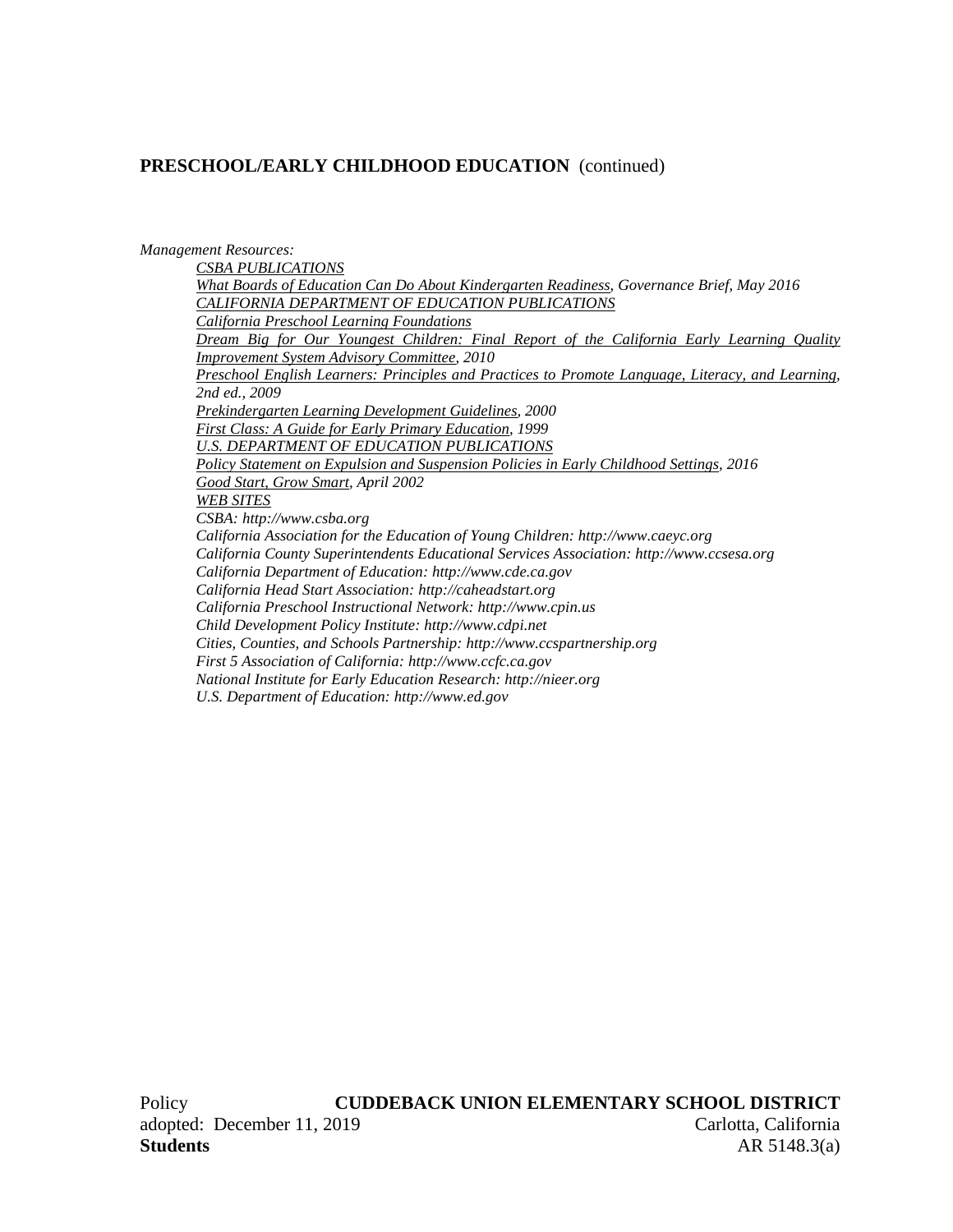# **PRESCHOOL/EARLY CHILDHOOD EDUCATION**

When approved by the California Department of Education (CDE) under the California State Preschool Program (CSPP), the district may operate one or more part-day preschool programs in accordance with law and the terms of its contract with CDE.

#### *(cf. 5148 - Child Care and Development)*

The district's preschool program shall include all required program components, as described in 5 CCR 18272-18281 and AR 5148 - Child Care and Development, for the educational program, the creation of a developmental profile for each child, staff development, parent involvement and education, community involvement, health and social services, nutrition, and program evaluation. (5 CCR 18271-28281)

## **Minimum Hours/Days of Operation**

The district's part-day preschool program shall operate a minimum of three hours per day, excluding time for home-to-school transportation, and for a minimum of 175 days per year unless otherwise specified in the program's contract. (Education Code 8235; 5 CCR 18136)

## **Staffing**

The preschool program shall maintain an adult-child ratio of at least one adult for every eight children and a teacher-child ratio of at least one teacher for every 24 children. If the district cannot recruit a sufficient number of parents/guardians or volunteersto meet the required adultchild ratio, teacher aides shall be hired as necessary. (5 CCR 18135, 18290)

*(cf. 1240 - Volunteer Assistance) (cf. 6020 - Parent Involvement)*

Any person employed at the district preschool and any volunteer who provides care and supervision to children at the preschool shall, unless exempted by law, be immunized against influenza, pertussis, and measles in accordance with Health and Safety Code 1596.7995 and AR 5148 - Child Care and Development. Documentation of required immunizations, or applicable exemptions, shall be maintained in the employee's personnel file. (Health and Safety Code 1596.7995)

```
(cf. 4112.4/4212.4/4312.4 - Health Examinations)
(cf. 4112.6/4212.6/4312.6 - Personnel Files)
```
In addition, preschool teachers shall present evidence of a current tuberculosis clearance and meet other requirements as specified in Health and Safety Code 1597.055.

## **Eligibility and Enrollment**

Children eligible for the district's CSPP program include those who will have their third or fourth birthday on or before December 1 of the fiscal year that they are being served. Children who have their third birthday on or after December 2 may be enrolled on or after their third birthday. (Education Code 8208, 8235, 8236)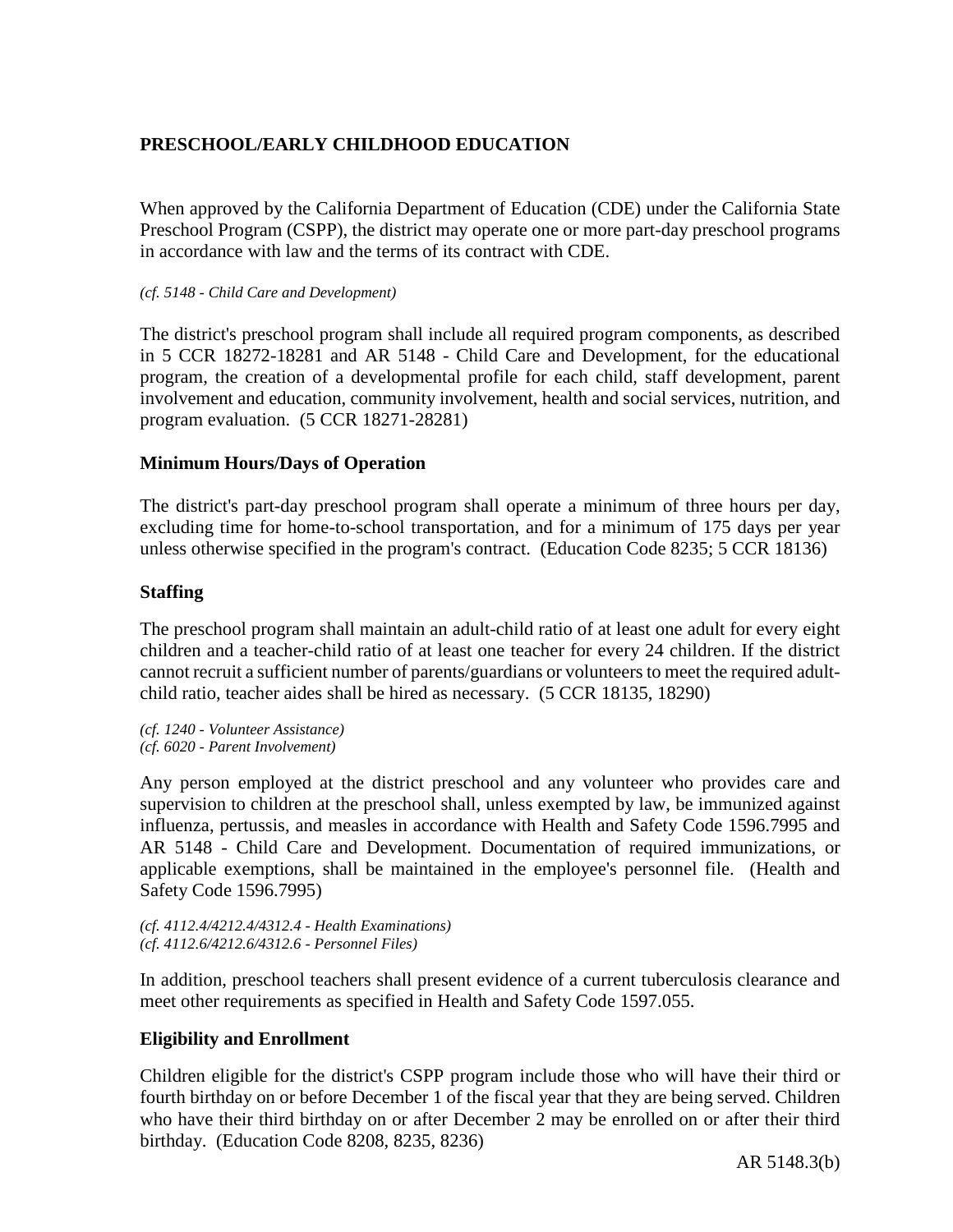## **Combined Preschool/Transitional Kindergarten Classroom**

When a child is eligible for both the preschool program and the district's TK program, the district may place the child in a classroom which is commingled with children from both programs as long as the commingled program meets all of the requirements of each program as well as the following requirements: (Education Code 8235, 48000)

- 1. An early childhood environment rating scale, as specified in 5 CCR 18281, shall be completed for the classroom.
- 2. All children enrolled for 10 or more hours per week shall be evaluated using the Desired Results Developmental Profile, as specified in 5 CCR 18272.
- 3. The classroom shall be taught by a teacher who holds a credential issued by the Commission on Teacher Credentialing in accordance with Education Code 44065 and 44256.
- 4. The classroom shall comply with the adult-child ratio specified in Education Code 8264.8.
- 5. Contractors of the district shall report the services, revenues, and expenditures for children in the preschool program in accordance with 5 CCR 18068.
- 6. The classroom shall not include children enrolled in TK for a second year or children enrolled in a regular kindergarten classroom.

*(cf. 5111 - Admission) (cf. 6170.1 - Transitional Kindergarten)*

### **Expulsion/Unenrollment Based on Behavior**

A district preschool program shall not expel or unenroll a child based on the child's behavior, unless the district first takes the following actions to address the child's behavior: (Education Code 8239.1)

- 1. Inform the parents/guardians of the child's persistent and serious challenging behaviors and consult with the parents/guardians and teacher in an effort to maintain the child's safe participation in the program
- 2. If the child has an individualized family service plan (IFSP) or individualized education program (IEP), with written parent/guardian consent, contact the agency or district employee responsible for such plan or program to seek consultation in regard to serving the child